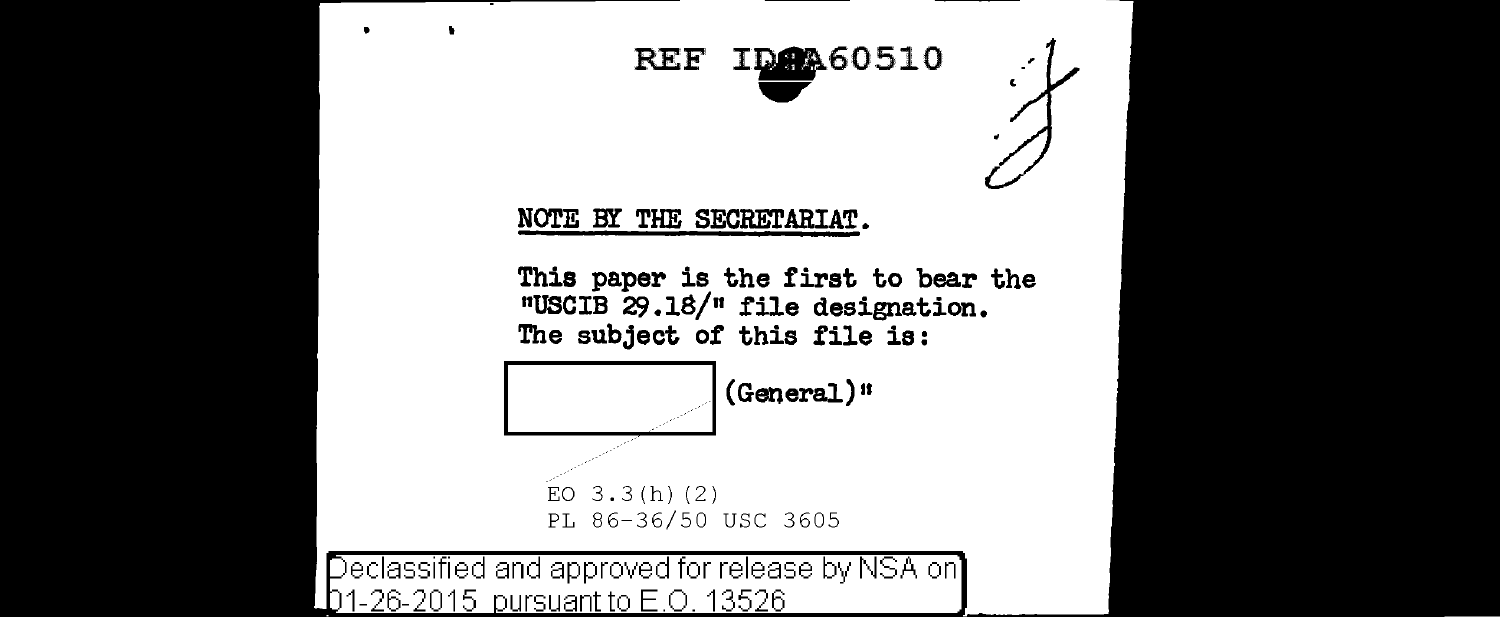

USCIB: 29.18/1

..

**-APPENDED DOCUMENTS CONTAIN** GODEWORD MATERIAL

27 April 1954

TOP SECRET EO 3.3(h) (2) PL 86-36/50 USC 3605 MEMORANDUM FOR THE MEMBERS OF USCIB: UKUSA Conference on Subject:  $\mathcal{L}% _{A}=\mathcal{L}_{A}\!\left( A\right) ,\ \mathcal{L}_{A}\!\left( A\right) ,$ 

1. Forwarded herewith is the report prepared by the Working Committee, appointed at the last USCIB meeting/and chaired by Mr. William F. Friedman. In addition, there are enclosed two proposed basic statements of USCIB policy, submitted by the Director, NSA, for consideration in conjunction with the above report.

2. These papers are scheduled for discussion at the next. regular meeting of the Board (14 May 1954).

TOP SECRET

aptain, U. S. Navy Executive Secretary, USCIB

Enclosures

- 1. NSA Serial 000196-S dtd 20 Apr 1954.
- 2. Proposed Agenda and Delegation for
- UKUSA Conference on COMINT Relations  $with  $\sqrt{2}$$

**APPENDED DOCUMENTS CONTAIN-**CODEWORD MATERIAL

USCIB: 29.18/l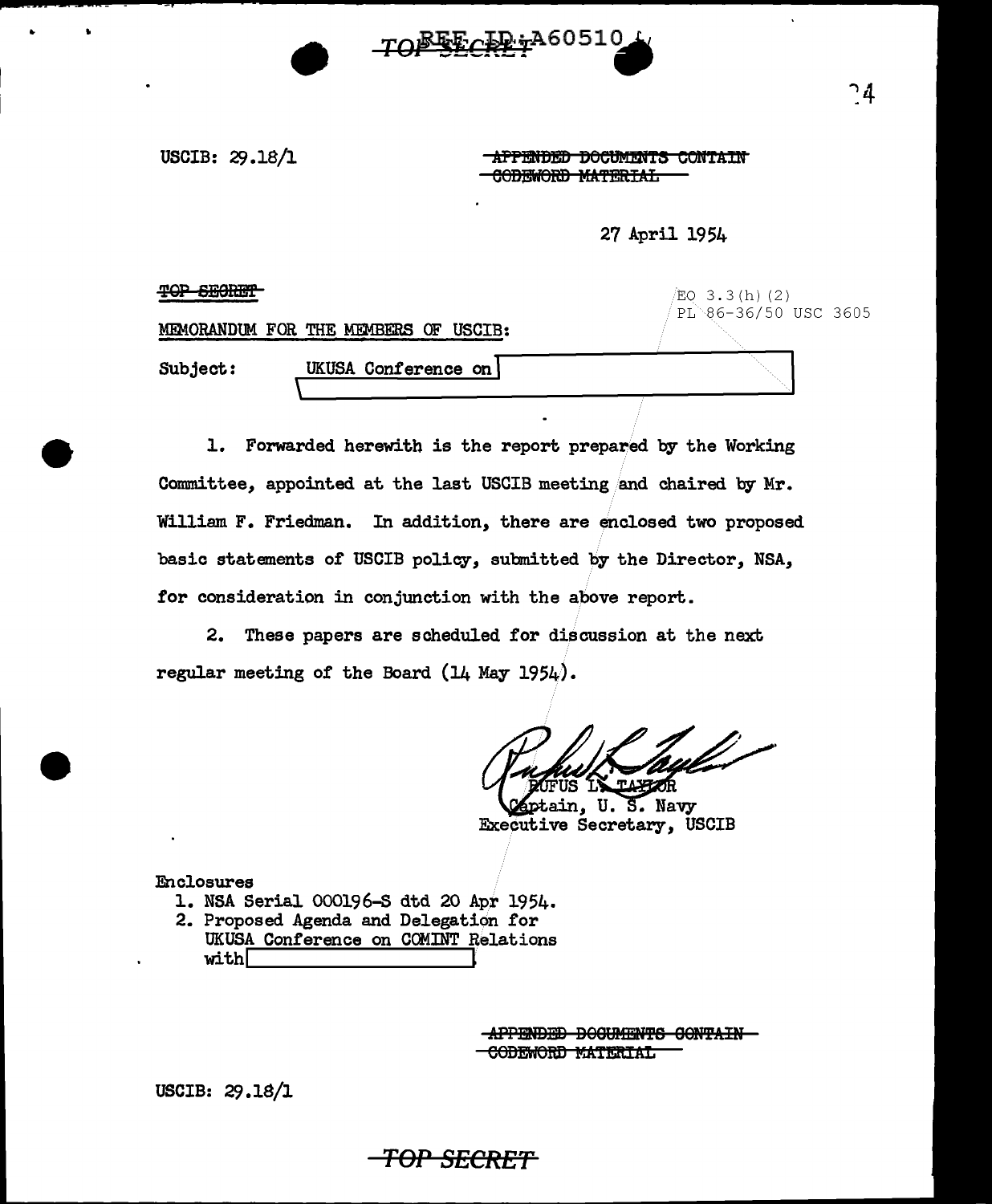NATIONAL SECURITY AGENCY WASHINGTON 25, D. C.

> APPENDED DOCUMENTS CONTAIN CODEWORD MATERIAL

> > $\int$

Serial: 000196-S

20 April 1954

..

 $\frac{1}{20}$   $\frac{1}{20}$   $\frac{1}{20}$   $\frac{1}{20}$   $\frac{1}{20}$   $\frac{1}{20}$   $\frac{1}{20}$   $\frac{1}{20}$   $\frac{1}{20}$   $\frac{1}{20}$   $\frac{1}{20}$   $\frac{1}{20}$   $\frac{1}{20}$   $\frac{1}{20}$   $\frac{1}{20}$   $\frac{1}{20}$   $\frac{1}{20}$   $\frac{1}{20}$   $\frac{1}{20}$   $\frac{1}{20}$ 

MEMORANDUM FOR THE MEMBERS OF USCIB:

SUBJECT: UKUSA Conference on/

I

1. In order to expedite the preparation of position papers for use by the U. S. Delegation to the forthcoming UKUSA Conference, it is proposed that certain basic statements or USCIB policy be enunciated.

2. Inclosed for consideration by the Members are two documents:

> a. Basis of Proposed U. S. COMINT Relations with  $\int_0^\infty$

b. Terms of Reference for U.S. Delegation to UKUSA Conference on

,3. It is requested that these two papers be considered by USCIB in conjunction with the report prepared by the Working Committee, chaired by Mr. William F. Friedman.

ЯJ. CANINE

Lieutenant General, US Army Director

Inclss a/s

|      |                                  |    |           | TOP SECRET CONTROL NUMBER 54-1087 |
|------|----------------------------------|----|-----------|-----------------------------------|
|      | COPY $\mathcal{I}$ $\mathcal{U}$ | OF | <b>LL</b> | $\overline{\text{COPIES}}^{-1}$   |
| PAGE |                                  | ሰፑ |           | <b>PAGES</b>                      |

### **TOP SECRET**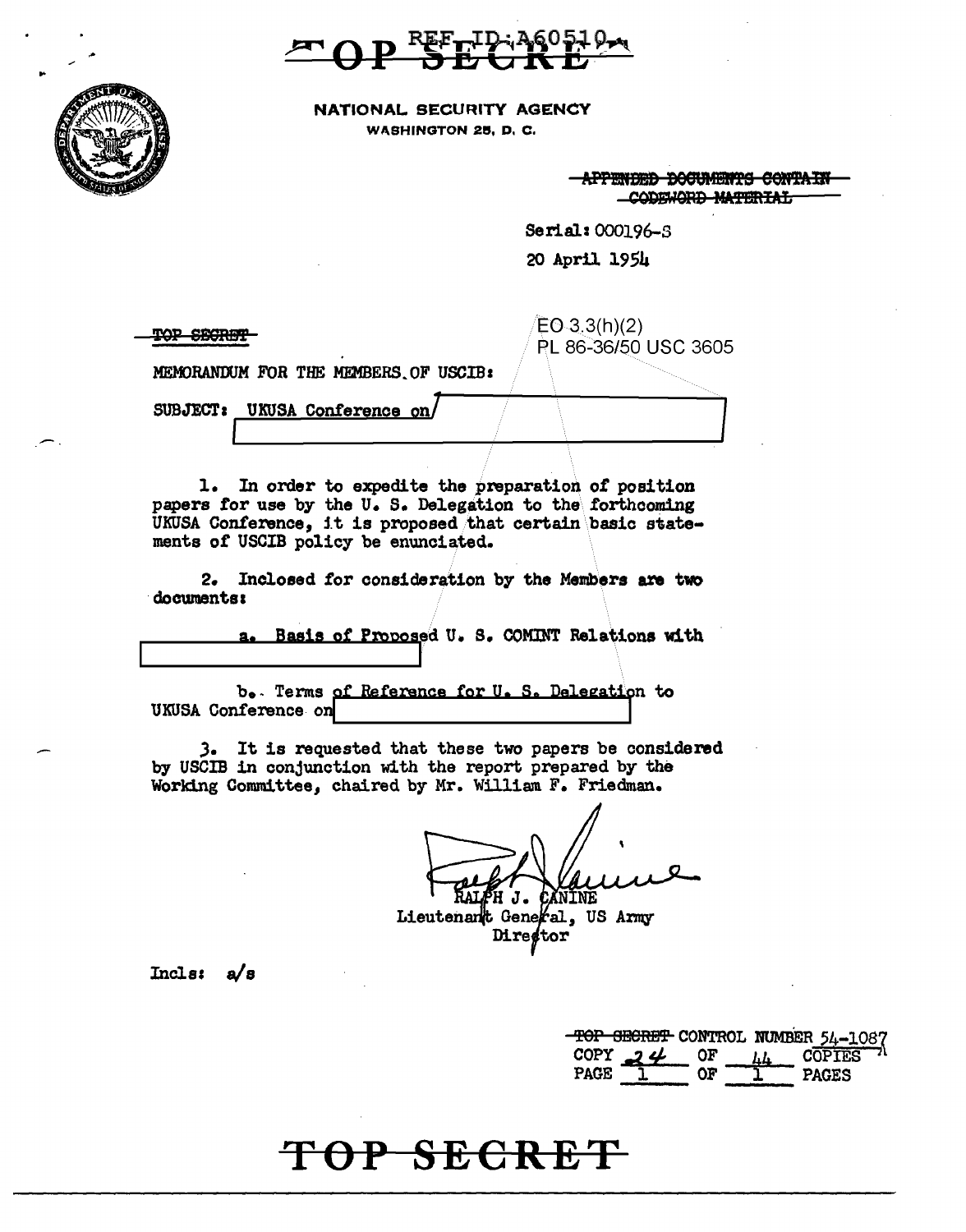

EO 3.3(h)(2) PL 86-36/50 USC 3605

TOP SECRET FROTH - U.S. EYES

#### BASIS OF PROPOSED US COMINT RELATIONS WITH

1. In order to improve the quality and quantity of COMINT available to the US, the ultimate objective of US policy is to establish COMINT collaboradesigned to exploit exhaustively their tion with COMINT potential. Such collaboration should be negotiated with Third Party Governments or their COMINT authorities negotiating on an official basis. Such collaboration should be conducted directly between the national COMINT organizations concerned but is not to exceed the then existing capability of each nation, and must not operate to the detriment of current US COMINT relations with other governments.

The arrangements which may ultimately be concluded with these  $2.$ countries, either individually or collectively, will probably extend beyond the limitations of paragraphs 4 and 5 of Appendix P to the UKUSA Agreement. but would not be as extensive as those provided for between the UK and US.

> TOP SECRET CONTROL NUMBER 54-10872 COPY  $24$  OF  $44$  COPIES PAGE 1 CF 1 PAGES

# TOP SECRET FROTH